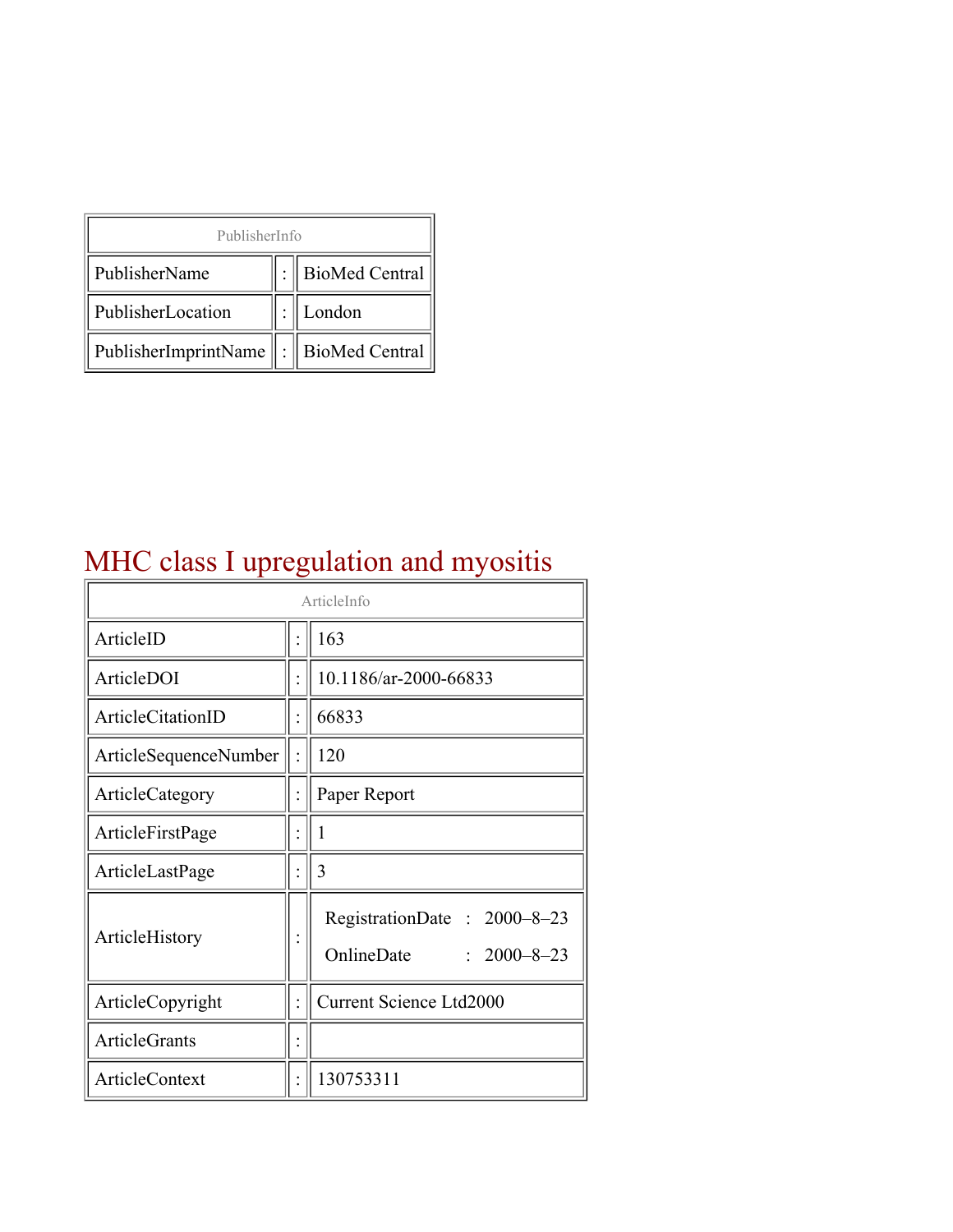Aff1 Imperial College, London

#### Keywords

autoimmunity, MHC class I, myositis, transgenic mice

## Context

In many human inflammatory myopathies (eg polymyositis and dermatomyositis) the widespread expression of MHC class I molecules on the surface of muscle cells preceeds the inflammatory condition. Although there is no consistent correlation, MHC class I molecules can be upregulated in response to pro-inflammatory cytokines, even though they are rarely expressed on skeletal muscle cells. In addition, the overexpression of MHC class I molecules in several different tissues can cause the destruction of the targeted tissue. To investigate whether the prolonged expression of MHC class I molecules on the surface of muscle cells could be sufficient to cause the development of myositis.

# Significant findings

Overexpression of MHC class I molecules in utero is lethal; therefore, transgenic animals were maintained on doxycycline, a tetracycline analog, to suppress H-2Kb expression until genotyping at 4 weeks of age. Offspring were phenotypically and histologically normal. Skeletal muscle H-2Kb expression was then induced by removing the doxycycline; mice transgenic for both transgenes (H+/T+) developed clinical signs of muscle weakness 2 months after expression of transgenes began. These symptoms, more severe in females, were accompanied by increased levels of creatinine phosphokinase and glutamic-oxaloacetic transaminase, indicating ongoing muscle parenchymal damage. Histological and immunohistochemical studies revealed muscle fibre degeneration and inflammatory changes. No abnormalities were found in the heart, liver, kidney, lung , skin or spleen. In addition H-2Kb expression resulted in detectable levels of antinuclear antibodies in 5 out of 18 H+/T+ mice, yielding a fine cytoplasmic immunofluorescent staining pattern. Elevated levels of antibodies to the myositis-specific targeted autoantigen HRS were detected by ELISA and the specificity of the ELISA-positive samples was confirmed by western blotting. No histological or clinical improvement was observed in H+/T+ mice when doxycycline was given after the disease was clinically recognised.